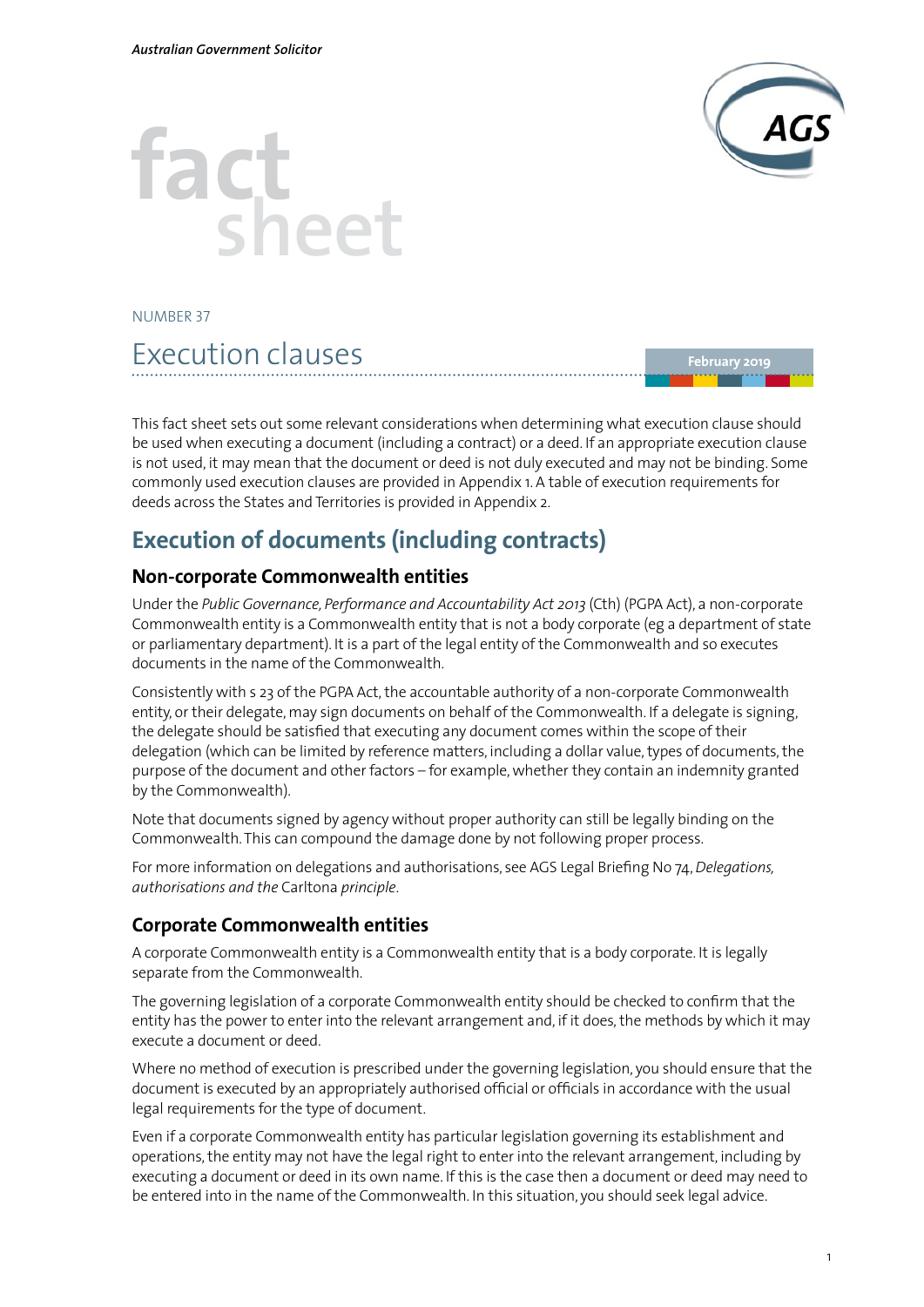If the corporate Commonwealth entity is a Commonwealth company under the PGPA Act, see 'Australian companies (including Commonwealth companies)' below.

For more information on delegations and authorisations for corporate Commonwealth entities, see AGS Fact Sheet No 11, *Corporate Commonwealth entities – authorisations and delegations*.

#### **States and Territories**

Similar considerations apply to execution by a State or Territory, or by a State or Territory statutory authority. If you are unsure about what execution requirements apply, you should seek legal advice.

#### **Australian companies (including Commonwealth companies)**

#### Corporations Act companies

An Australian *Corporations Act 2001* (Cth) company (including a Commonwealth company under the PGPA Act) may execute a document in one of 5 ways:

- • by affixing the common seal
- by the company officers without a common seal
- by an agent
- by an attorney
- • by an alternative method in the company's constitution.
- *1. Execution by affixing the common seal*

An Australian company may sign a document by affixing its common seal. The common seal is an implement (typically a stamp) used to place a mark or impression on a document to authorise or agree to the document. The common seal includes the name of the company and its Australian Company Number (ACN), or its Australian Business Number (ABN) where the last 9 digits of its ABN are the same as, and in the same order as, the last 9 digits of its ACN.

If a company chooses to execute a document using its common seal then usually the common seal must be affixed in the presence of:

- • 2 directors of the company
- • a director and a company secretary of the company or
- the sole director, who is also the sole company secretary, of a proprietary company.

These witnesses indicate their presence by signing the document next to the common seal. The way a company seals a document can be affected by the company's constitution, which may set out how the common seal may be affixed. For example, the constitution may require that the company's board of directors pass a resolution authorising the affixing of the common seal to a document.

Execution using a common seal is becoming increasingly uncommon in modern Australian commercial practice.

*2. Execution by the company officers without a common seal* 

Under the Corporations Act, Australian companies are not required to have a common seal. If an Australian company does not have a common seal, or does not wish to use its common seal, a document can be executed by certain company officers signing the document in accordance with s 127(1) of the Corporations Act. The document must be signed by:

- • 2 directors of the company
- • a director and a company secretary of the company or
- the sole director, who is also the sole company secretary, of a proprietary company.

#### *3. Execution by agent*

An individual acting with a company's express or implied authority and on behalf of the company may execute a document (other than a deed). This individual is usually referred to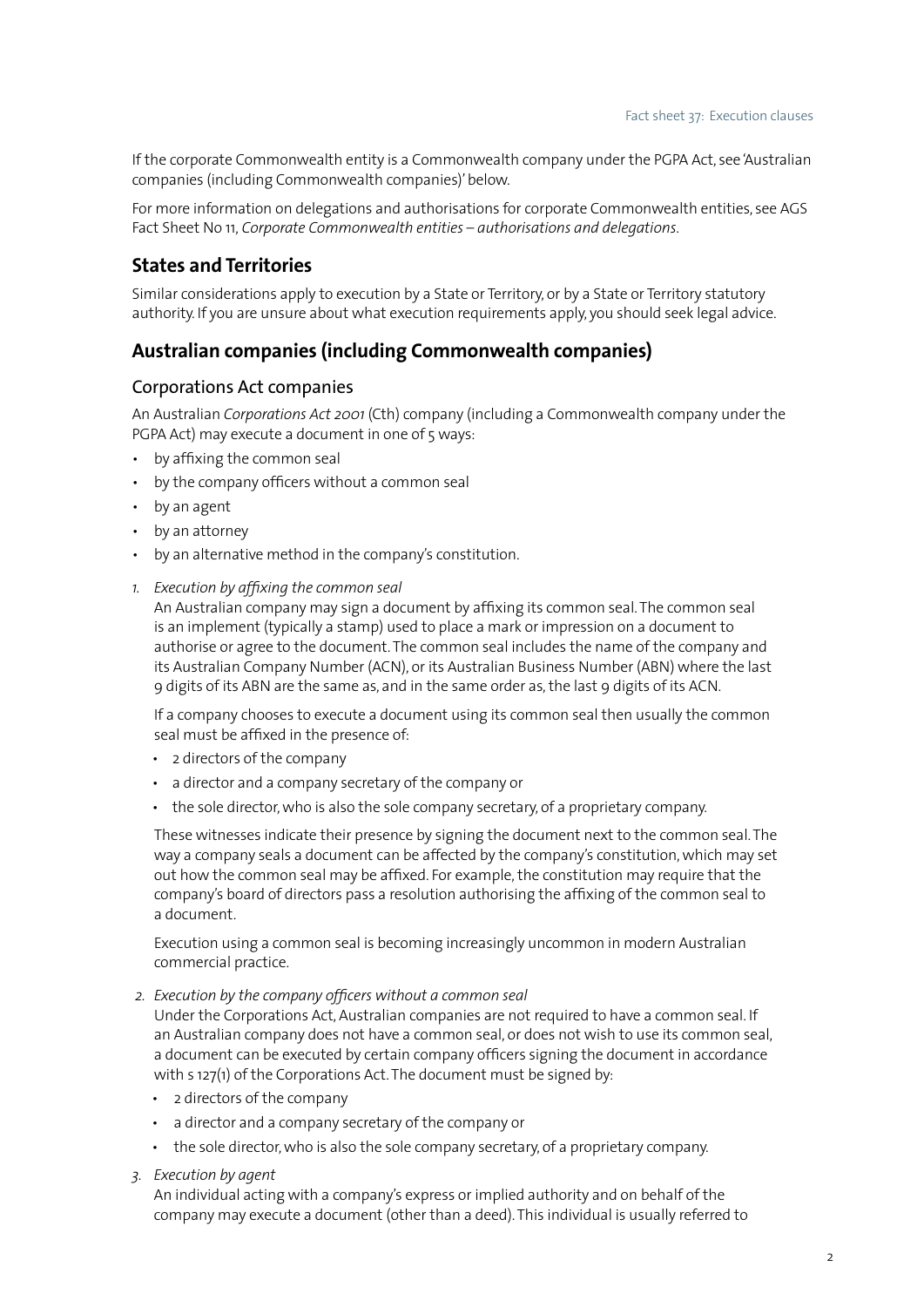as an 'authorised signatory' or 'authorised representative'. The power to act as the company's agent can be conferred by a resolution of the board of the company. Refer to 'Execution by attorney or agent' below.

*4. Execution by attorney*

Refer to 'Execution by attorney or agent' below.

*5. Execution by alternative method in company's constitution*

A company's constitution may provide an alternative method by which the company may execute a document. However, it is uncommon for a constitution to prescribe an alternative method of execution. The company's constitution should be consulted and you should seek legal advice if you are relying on an alternative method of execution.

#### *Corporations Act assumptions*

Under the Corporations Act, a person dealing with an Australian company is entitled to rely on certain assumptions, including that a document will bind the company if it appears to be signed in accordance with s 127(1) (method 2 above) or if it is sealed and witnessed in accordance with s 127(2) (method 1 above).

Where a document (other than a deed) has been executed by an agent in accordance with s 126 of the Corporations Act (method 3 above), a person is entitled to assume that a person held out by the company to be its agent was duly appointed and has the authority customarily exercised or performed by an agent of that kind from a similar company.

Note that the law relating to agency and deeds will continue to apply regardless of the right to rely on assumptions as provided for under the Corporations Act. Deeds must be executed by a company:

- • by the company officers without a common seal in accordance with s 127(1) of the Corporations Act (method 2 above)
- • by validly affixing the common seal (method 1 above) or
- under power of attorney (method  $4$  above).

A deed cannot be validly executed on behalf of a company by an individual acting with the company's express or implied authority – in other words, by an agent (method 3 above).

See 'Execution of deeds' and 'Execution by attorney or agent' below for more information.

#### *Execution by companies not incorporated or under external administration*

Special rules apply to execution of documents by companies that have not yet been incorporated, or that are being externally administered (eg companies in liquidation, administration or receivership). For example, subject to certain approvals, the powers and functions of a company under administration can only be performed or exercised by the administrator acting as an officer of that company and not the officers of the company. If you are dealing with such a company, you should seek legal advice.

#### Aboriginal and Torres Strait Islander corporations

A *Corporations (Aboriginal and Torres Strait Islander) Act 2006* (Cth) (CATSI Act) corporation may execute a document in one of 5 ways:

- • by affixing the common seal
- • by the corporation officers without a common seal
- by an agent
- by an attorney
- • by an alternative method in the company's constitution.
- *1. Execution by affixing the common seal* A CATSI Act corporation may sign a document by affixing its common seal. The common seal includes the corporation's name and its Indigenous Corporation Number (ICN).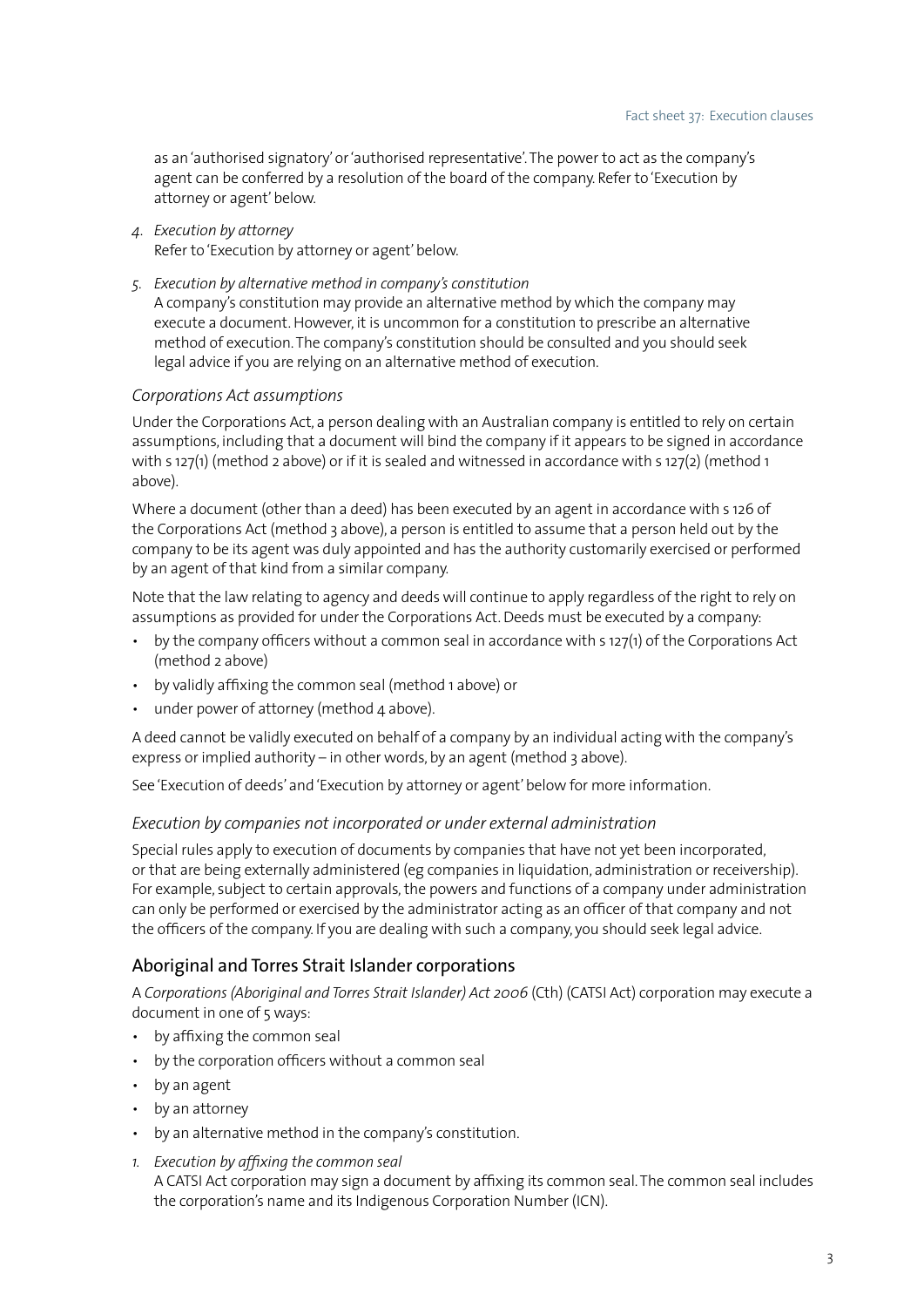If the corporation chooses to execute a document using its common seal then usually the common seal must be affixed in the presence of:

- • 2 directors of the corporation
- • a director and a corporation secretary of the corporation or
- for corporations with only 1 director, by that director.

As for Corporations Act companies, similar considerations apply to CATSI Act corporations concerning witnesses.

*2. Execution by the corporation officers without a common seal*

A CATSI Act corporation is not required to have a common seal. If the corporation does not have a common seal, or does not wish to use its common seal, a document can be executed by being signed by:

- • 2 directors of the corporation
- • a director and a corporation secretary of the corporation or
- for corporations with only 1 director, by that director.
- *3. Execution by agent*

An individual acting with a CATSI Act corporation's express or implied authority and on behalf of the corporation may execute a document (other than a deed). This individual is usually referred to as an authorised signatory or authorised representative. The power to act as the corporation's agent can be conferred by a resolution of the board of the corporation. Refer to 'Execution by attorney or agent' below.

*4. Execution by attorney*

Refer to 'Execution by attorney or agent' below.

*5. Execution by alternative method in corporation's constitution*

A CATSI Act corporation's constitution may provide an alternative method by which the corporation may execute a document. However, it is uncommon for a constitution to prescribe an alternative method of execution. The corporation's constitution should be consulted and you should seek legal advice if you are relying on an alternative method of execution.

#### *CATSI Act assumptions*

Under the CATSI Act, a person dealing with a CATSI Act corporation is entitled to rely on certain assumptions, including that a document will bind the corporation if it appears to be signed in accordance with s 99-5(1) (method 2 above) or if it is sealed and witnessed in accordance with s 99-5(2) (method 1 above).

Where a document (other than a deed) has been executed by an agent in accordance with s 99-1 of the CATSI Act (method 3 above), a person is entitled to assume that a person held out by the corporation to be its agent was duly appointed and has the authority customarily exercised or performed by an agent of that kind of a similar corporation.

As for Corporations Act companies, similar considerations in relation to deeds and the law of agency apply to CATSI Act corporations.

#### *Execution by corporations not incorporated or under external administration*

As for Corporations Act companies, special rules apply to execution of documents by CATSI Act corporations that have not yet been incorporated, or that are being externally administered.

#### **Individuals**

An individual may execute a document by simply signing it. Although not generally required by law, it is prudent for an individual's signature to be witnessed by a person who is not party to the document.

See 'Execution of deeds' below for the additional witnessing requirements where an individual executes a deed.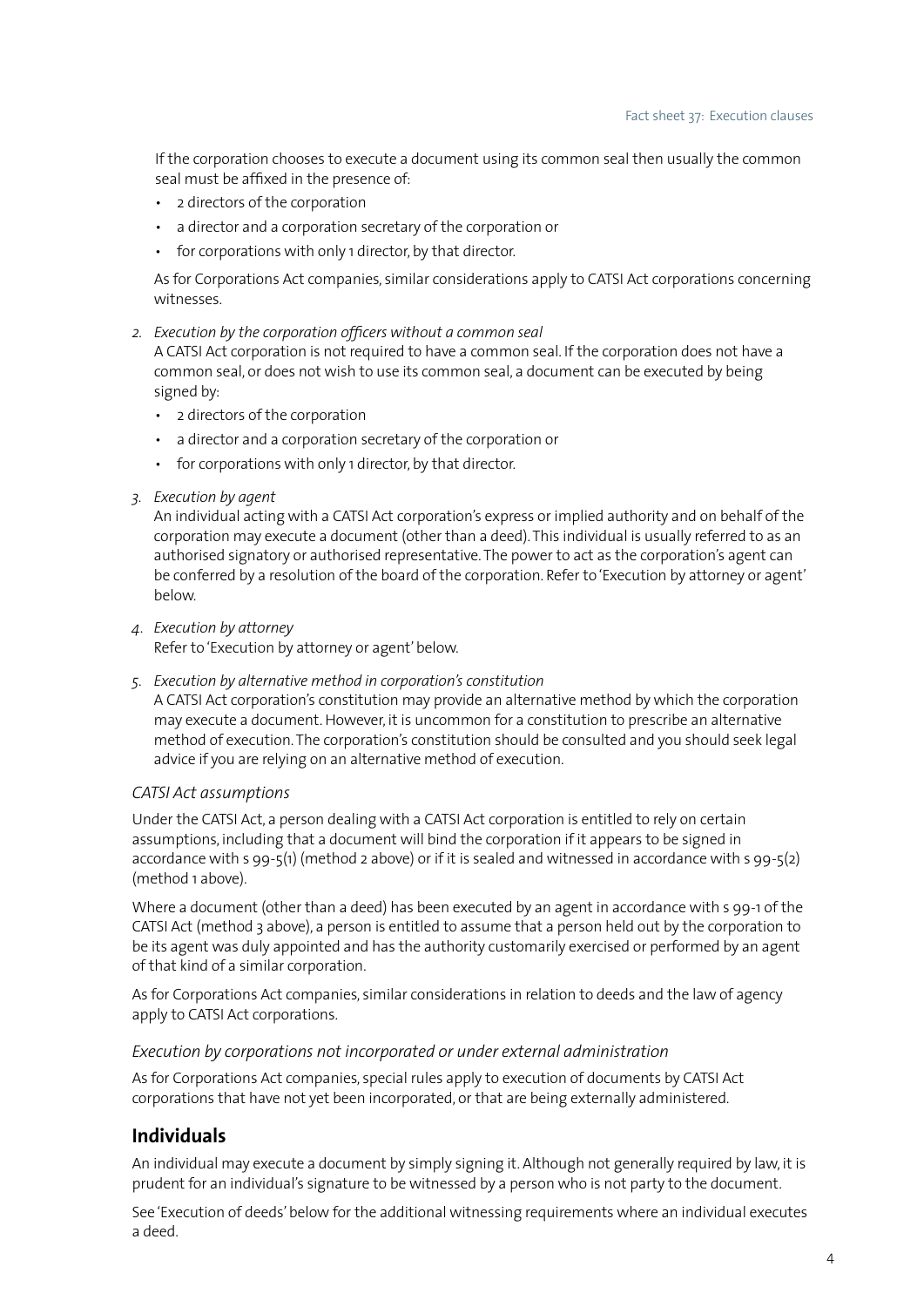## **Other Australian entities**

When dealing with other entities, such as local governments and universities, you should check the relevant legislation or other relevant constituent documents to determine whether the entity has the power to enter into the relevant arrangement and, if it does, the methods by which it may execute a document or deed.

If you are unclear about whether an entity has the power to enter into the relevant arrangement, or the methods by which it may execute a document or deed, then you should seek legal advice.

## **Foreign entities**

There is no Australian legislation which governs how foreign entities should execute documents or deeds. Foreign entities should execute a document or a deed in accordance with the laws of their jurisdiction. Depending on the nature of the transaction, it may be appropriate to require the foreign entity to provide an opinion letter in favour of the Commonwealth entity from the foreign entity's external legal advisers stating that the document has been executed in accordance with all local legal requirements. For low-risk arrangements, written confirmation from a senior officer of the entity to the same effect should be obtained. For high-risk or high-value transactions, you should consider whether specific advice should be sought from a legal adviser practising in the relevant jurisdiction.

Where a foreign entity is executing a deed, it should do so by affixing its seal if it has one. If it does not have one, the execution clause should include a place for a seal to ensure that the deed complies with Australian legal requirements.

A foreign company that is carrying on a business in Australia must be registered under Pt 5B.2 of the Corporations Act. Upon registration, the foreign company receives an Australian Registered Body Number (ARBN). The foreign company must set out in its business documents the following information:

- • its name
- • its ARBN
- its place of incorporation or formation
- that the liability of members is limited (if appropriate).

Information on registered foreign companies, including details of directors and local agents, can be obtained from the Australian Securities and Investments Commission. This information can be used to confirm details of the officers that have executed the document.

Where execution of a document by a foreign company takes place outside of Australia, you should consider requiring the execution to be notarised by a notary public to add to your level of confidence that the signatories have been properly identified and the method of execution is appropriate for the relevant jurisdiction.

## **Partnerships**

For a partnership to be bound by a document or a deed, either all partners to the partnership or an individual authorised by all the partners (whether or not the individual is a partner) should execute the document or deed. Typically, documents or deeds will be executed by a partner on behalf of a partnership.

An authorised individual may only execute a deed on behalf of a partnership where, by a deed executed by all the partners in the partnership, they have been authorised to do so.

To verify that an individual is validly authorised to enter into an arrangement on behalf of a partnership, you should request a copy of the relevant authority given by the partnership. This authority may be set out in the partnership deed or a power of attorney. If you cannot obtain a copy of the relevant authority, you should consider obtaining a representation and warranty from the individual in the execution clause that they have authority to execute the document or deed on behalf of the partnership.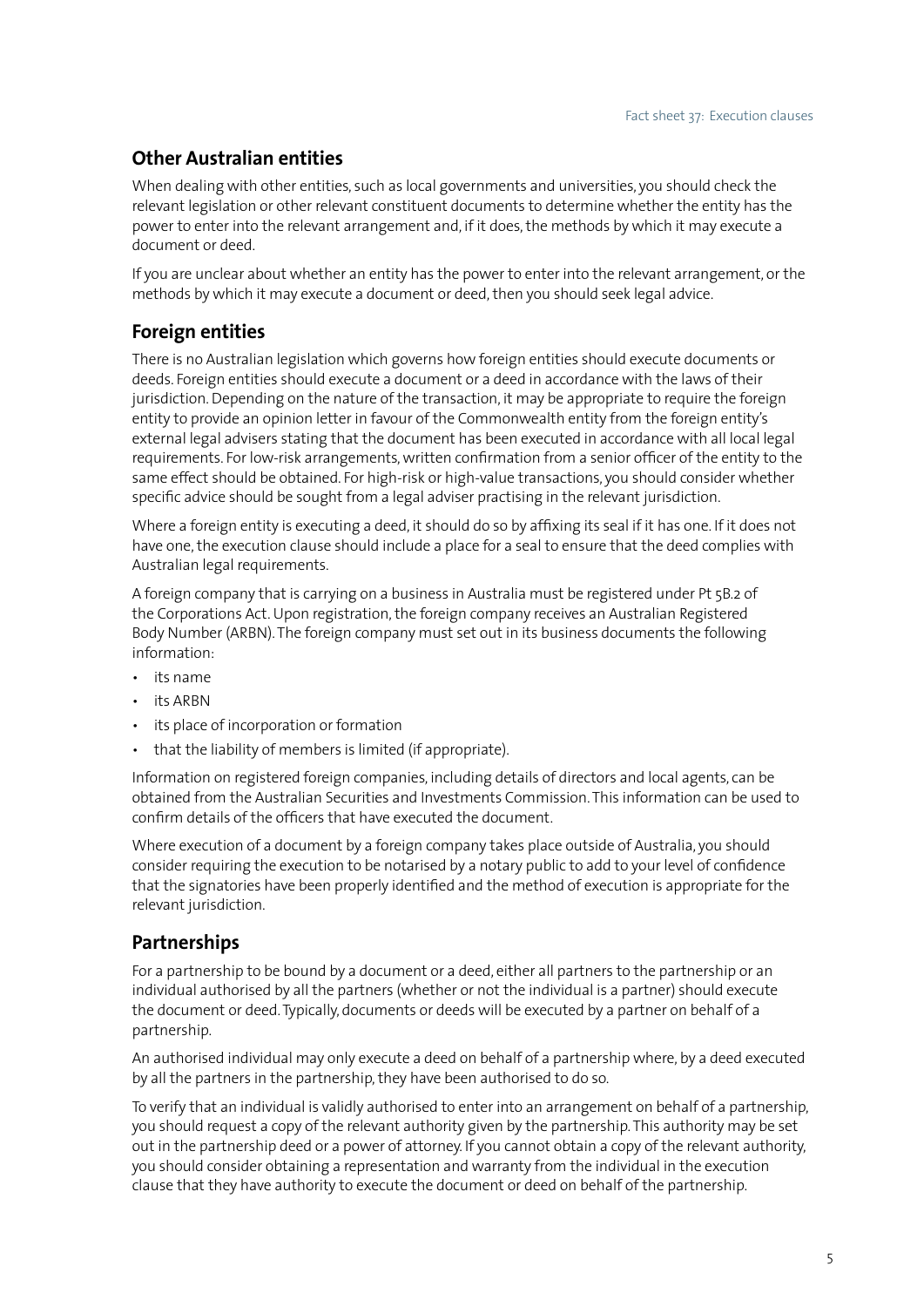Under the Partnership Acts in each State and Territory, an incorporated limited partnership may execute a document:

- • without using a common seal (whether it has one or not) if the document is signed by a general partner or
- as a deed if the document is:
	- expressed to be executed as a deed
	- is executed with the use of a common seal or by being signed by a general partner.

Refer also to 'Execution by attorney or agent' below.

#### **Trusts**

Dealing with trusts can raise complex legal issues. A trust is not a legal entity, so it cannot contract in its own right. Documents and deeds relating to trusts are entered into by the trustee of the trust.

The execution clause that should be used will depend on what type of entity the trustee is (eg a company execution clause should be used if the trustee is a company). If you are unable to confirm that the trustee has the power to enter into the arrangement (which can usually be ascertained by examining the trust instrument), you should consider obtaining a representation and warranty from the trustee that it has the power to execute the document or deed on behalf of the trust.

While a trust is not a legal entity, it may be a tax entity. Where the trust is registered for GST purposes, it will have its own ABN. You should therefore confirm that the ABN being used is the ABN of the trust and not the ABN of the trustee. For example, for a trust where a company is trustee, the description of the party should read 'Company X ACN XXX XXX XXX ABN YY YYY YYY YYY (trustee for the Y trust)' where ABN YY YYY YYY YYY is the ABN of the trust.

To determine the risks involved in including any trust provisions or acknowledgments in the document or deed, it is important to know the nature of the trust involved.

Publicly traded trusts, such as listed property trusts and investment funds, have a high degree of public visibility of their financial situation through their published accounts and prospectuses. When dealing with these types of entities, the trustee will often seek to include provisions limiting their liability to the assets of the trust and include an acknowledgment in the execution clause that they are signing as 'trustee for the X trust'.

Private trusts – for example, special purpose trusts, such as property development or investment vehicles, or businesses running a trading trust – are likely to have a significantly different risk profile. Risks may arise in the context of including provisions limiting the liability of the private trust to the trust assets, particularly in the case of a small trust. This risk can also arise by inserting a reference to the trust in the execution clause (eg signed as 'trustee for the X trust'), as this may limit liability by implication. If you are dealing with a private trust, some measures that can be taken to mitigate risks include:

- ensuring the document contains appropriate representations and warranties covering all eventualities – these need to be tailored for the circumstances but could include words in the interpretation section to the effect that 'if [Contractor] is a trustee, [Contractor] enters this contract personally and in its capacity as trustee and represents and warrants that it has the power to perform its obligations under this contract'
- obtaining a copy of the trust deed and considering whether the transaction is within the scope of the trust and the extent to which the trustee is indemnified
- having a financial adviser review the financial statements of the trust and considering the assets of both the trust and the contracting party in its own right.

Caution should be exercised in arrangements involving private trusts. Legal advice should be sought to ensure that the arrangements and matters concerning the description of the parties in the documents or deeds for those arrangements, and the execution of those documents or deeds, are appropriate.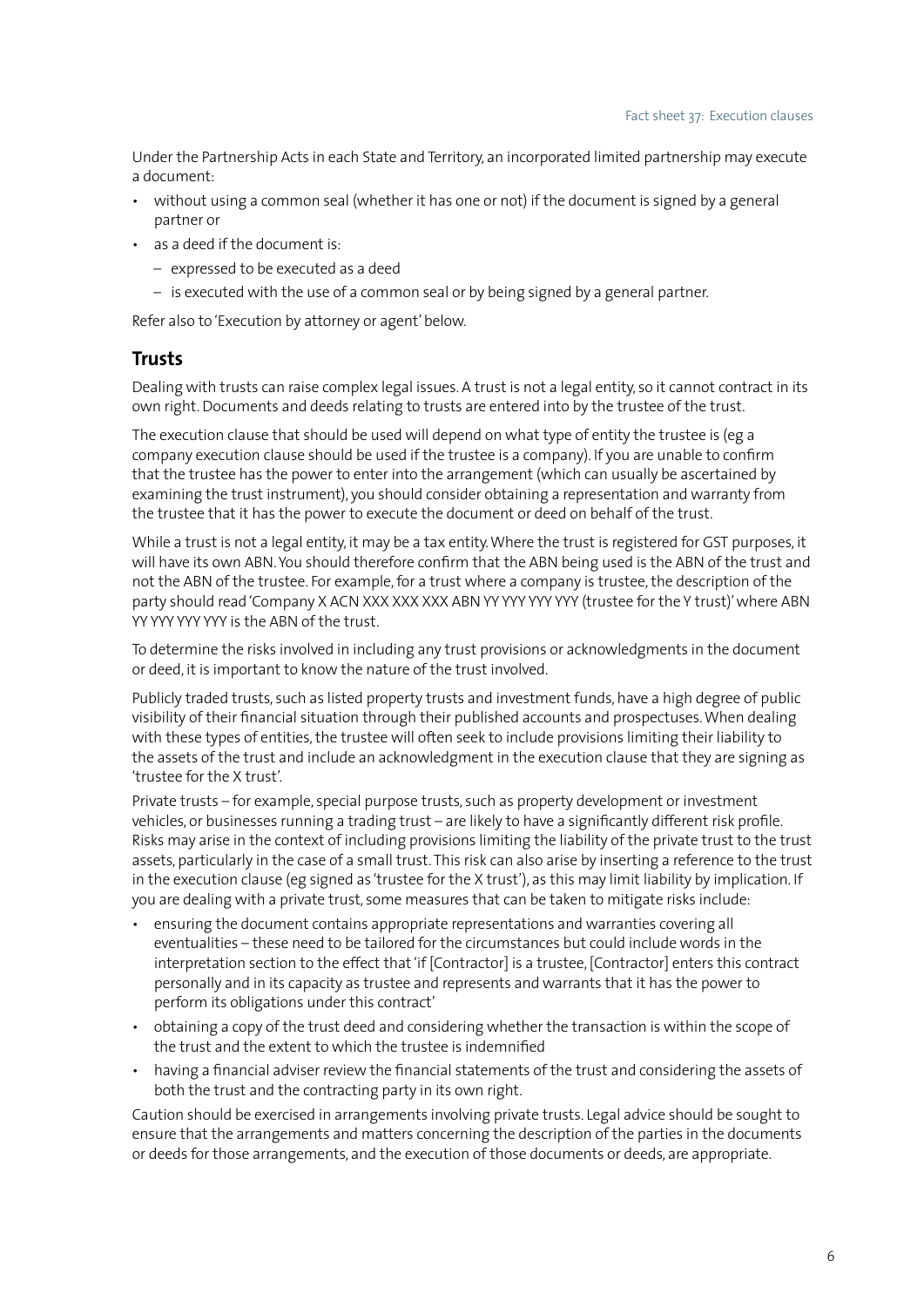## **Incorporated associations**

You should ask for a copy of the association's rules and statement of purposes to determine:

- who is authorised to sign a document on behalf of the association (usually, 2 committee members)
- whether the document to be executed is one that the association can validly enter into.

Generally, it is the act of registration that establishes an incorporated association as a legal entity. The association's status as a legal entity in turn gives it the capacity to enter into arrangements. You should ensure that the association is in fact incorporated by checking the status of its incorporation under the relevant State or Territory associations incorporation legislation.

## **Unincorporated associations**

An unincorporated association is not a legal entity and so cannot contract in its own right. As a general rule, arrangements involving unincorporated associations should be treated with care. You should seek legal advice where a party is an unincorporated association.

# **Execution of deeds**

As with execution of documents, the requirements for execution of deeds will vary depending on the types of entities that are party to the deed. The requirements outlined above will continue to apply in addition to specific formalities applicable to the execution of deeds.

A deed cannot be executed in part only. Where an attempt is made, by use of any form of words, to limit the effect of execution, the result will be that either the purported execution will be altogether ineffectual or the deed will be altogether binding.

## **Specific formalities applicable to the execution of deeds**

Subject to statutory modification, the execution of a deed consists of 3 acts:

- • signing
- sealing
- delivery.

Below is a brief description of the requirements of each act necessary for the execution of a deed as well as how these acts have been modified by legislation.

## Signing

The signing of a deed is required by statute in all jurisdictions. In all States and Territories except Western Australia and the Australian Capital Territory, statute provides that an individual may also meet this requirement by affixing his or her mark to the deed.

#### Sealing

At common law, sealing is essential to the validity of a deed. A seal was originally an impression of a person's crest or coat of arms. As the use of personal seals by individuals became rarer, the sealing process became artificial.

Legislation in all jurisdictions has simplified compliance with the requirement of sealing. Generally speaking, the effect of this legislation is that a deed is deemed to have been sealed where the following 2 conditions are met:

- • It is described as a deed or is expressed to have been sealed.
- It is attested (witnessed) in accordance with the relevant legislation.
- 1. *The deed is described as a deed or is expressed to have been sealed* In all States and Territories except Victoria, the words 'Executed as a deed' are sufficient to meet this requirement. In the Australian Capital Territory, a deed that is executed and attested in accordance with the signing and attestation requirements will be taken to be sealed. In Victoria, the words 'Signed, Sealed and Delivered' should be used.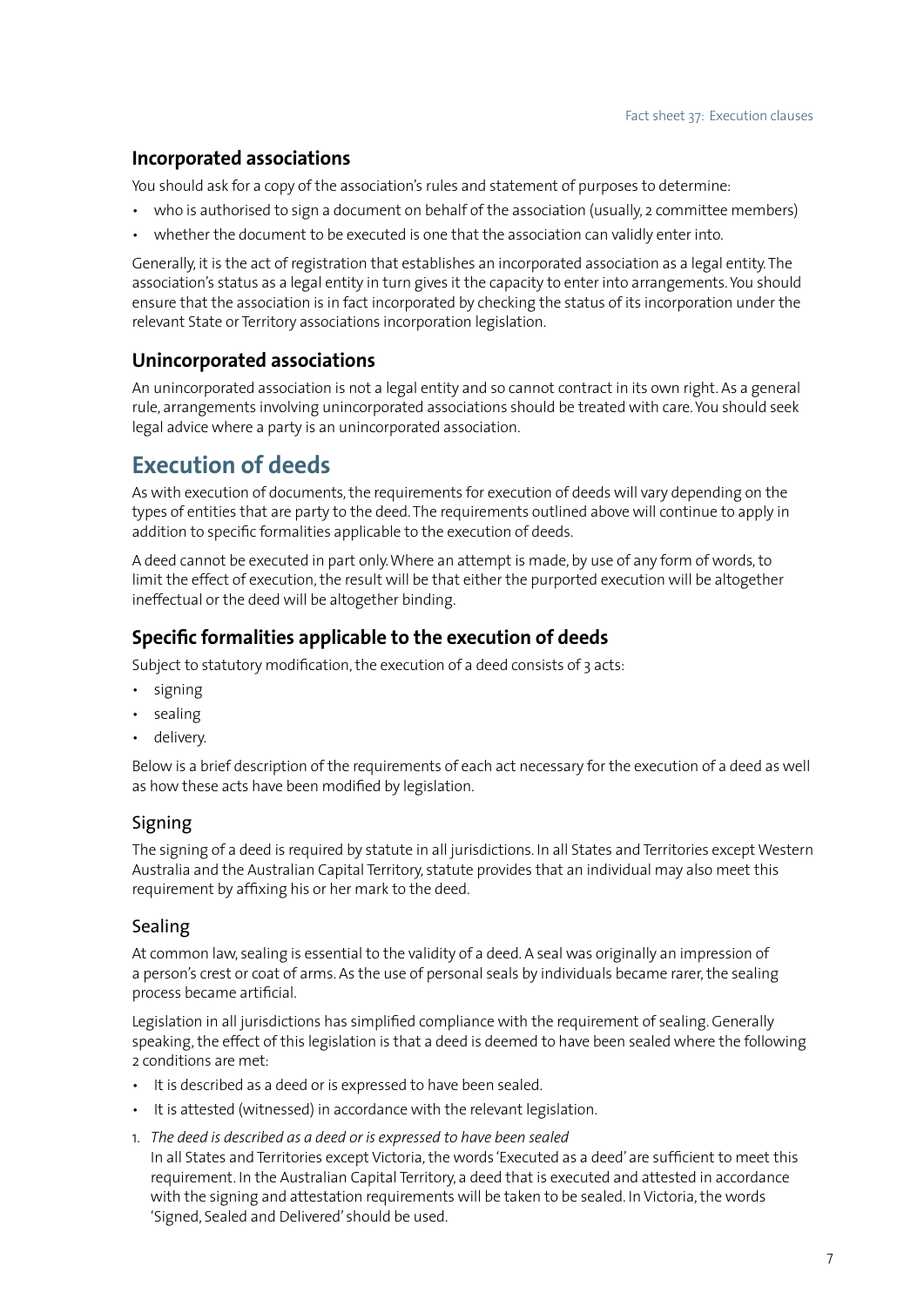2. *The deed is attested (witnessed) in accordance with the relevant legislation*

The purpose of attestation is to provide a witness who can be called to prove execution. Persons present when the instrument is executed are not attesting witnesses unless they sign as witnesses attesting the execution.

In all States and Territories except Victoria (and the Northern Territory and Queensland, where the deed is actually sealed), a deed must be attested by at least 1 witness who is not a party to it. As a matter of best practice, attestation should be required in all cases.

There are special requirements for attestation of wills, and ordinary and enduring powers of attorney, which are prescribed by State and Territory legislation.

Certain additional requirements also apply in New South Wales and South Australia where:

- the deed is executed by a person acting at the direction and in the presence of the party to the deed or
- in New South Wales only, where the deed is executed by a person affixing his or her mark.

In these cases, legal advice should be sought to ensure that the correct procedure is used.

There is some legal uncertainty on whether a body politic can rely on modern legislation which replaces the requirement to affix a seal. In the Northern Territory, Queensland, South Australia, Tasmania and Victoria, it is prudent to include a seal or a place for a seal for a body politic. In the case of the Commonwealth, it is also prudent to include a seal or place for a seal where the choice of law clause stipulates the law of the Australian Capital Territory. If you are in any doubt about the execution requirements for a body politic, you should seek legal advice.

#### **Delivery**

Delivery has always been a common law requirement of a valid deed. Traditionally, formal delivery by an individual consisted of the person touching or indicating the document and saying words to the effect of 'I deliver this my act and deed' or 'I deliver this as my deed'. A particular form of words or conduct is no longer required for delivery. Instead, what is necessary is intention to deliver, which can be established by any words or conduct that shows that the party who executes the instrument regards it as presently binding on that party. For example, there is case law to suggest that intention will not be present unless all parties have executed the document and legal obligations have arisen.

## **Electronic deeds**

In New South Wales, it is now possible to electronically sign and attest a deed in electronic form under s 38A of the *Conveyancing Act 1919* (NSW). If you propose to rely on an electronic deed and you are uncertain of how this section may apply to your situation, you should seek legal advice.

#### **Considerations in relation to the law of agency and execution of deeds by Corporations Act companies and CATSI Act corporations**

A Corporations Act company can execute a deed through an agent if the agent is specifically authorised to enter into deeds by an instrument executed by the principal under seal (eg a power of attorney deed). Although an individual acting with a company's express or implied authority and on behalf of the company can sign documents (including contracts), a deed cannot be executed in this manner. A deed must be executed:

- by affixing the company's common seal
- • under s 127 of the Corporations Act or
- by an attorney (see below).

Similarly, a CATSI Act corporation must execute a deed:

- • by affixing the corporation's common seal
- • under s 99-5 of the CATSI Act or
- by an attorney (see below).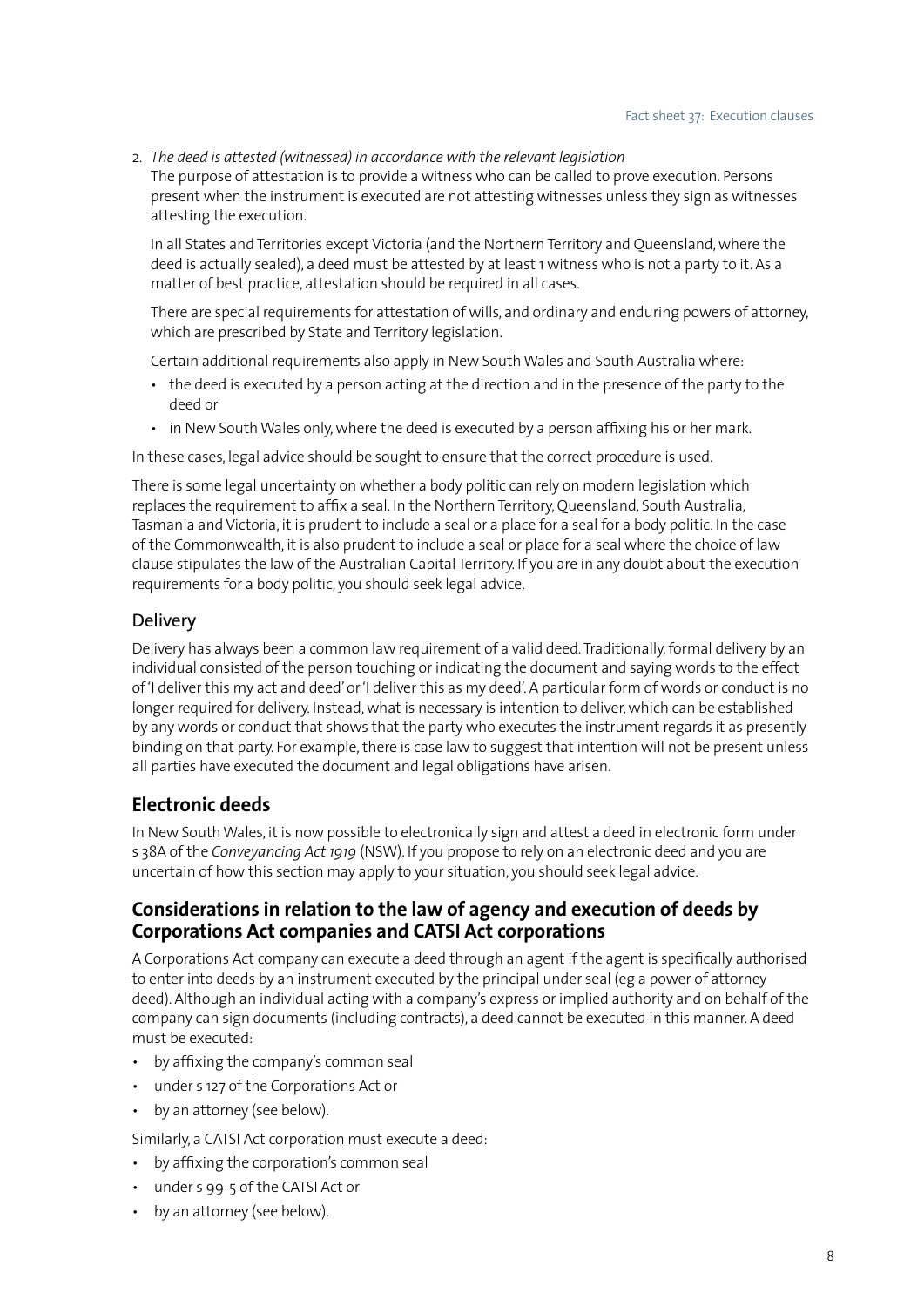## **Statutory deeds**

The above execution requirements relate to execution of deeds as that term is usually used to refer to the common law concept of a deed. Legislation may state that a document satisfying relevant requirements will be a deed or have effect as a deed, even though the document would not otherwise be a deed (eg deeds of company arrangement under the Corporations Act or registered dealings affecting *Torrens* title land). Such statutory deeds may have different execution requirements. If legislation requires that a deed be used, it is a question of statutory interpretation whether 'deed' means an ordinary deed or a statutory deed. If you are uncertain of what method of execution may apply, then you should seek legal advice.

# **Execution by attorney or agent**

## **Power of attorney**

In some cases, a party will execute a power of attorney authorising a person to bind it in certain circumstances. Powers of attorney are subject to different statutory requirements in each State and Territory. You should ask to see a copy of the power of attorney to check that:

- it is current
- it appears to be executed in a way which will bind the other party
- it covers execution of the document or deed in question
- it has been registered (if required).

Registration is required in Tasmania in all circumstances. It is not required in Victoria, Queensland, South Australia and Western Australia. In the other States and Territories, a power of attorney must be registered in the following circumstances:

- • Australian Capital Territory and New South Wales: if it gives the attorney the power to execute a deed or to transfer an interest in land (other than a lease or an agreement for a lease for not more than 3 years)
- • Northern Territory: if it gives the attorney the power to exercise dealings in relation to land (other than a lease of land for a period of not more than 1 year).

It may be prudent to include in the execution clause a statement from the attorney that the attorney has no knowledge that the power of attorney has been revoked.

#### **Agents**

When a party intends to execute an agreement using an agent, the most important issue that arises is ensuring that the agent has been given the requisite authority by the principal. As noted above, the Corporations Act and the CATSI Act provide for certain assumptions to be made in this respect when dealing with agents of companies or corporations. If you are unsure about whether an agent has the requisite authority, you should seek legal advice.

Where an agent is proposing to execute a document or deed on behalf of a principal, you should ask to see a copy of the power of attorney or other deed authorising the agent to execute the document or deed.

# **Execution by counterparts**

It is common commercial practice for parties to execute documents by exchanging counterparts. This method is legally effective for contracts. The legal position for deeds is less clear, but it is common commercial practice to execute deeds by counterparts. As a matter of best practice, each party should exchange a duly executed, hard-copy counterpart of the whole deed. It is also prudent to include a clause in the deed to record the parties' agreement that the deed may be executed in counterparts.

#### **For more information please contact Kenneth Eagle** *National Manager Commercial*

**T** 03 9242 1290 kenneth.eagle@ags.gov.au MELBOURNE

This material is provided to AGS clients for general information only and should not be relied upon for the purpose of a particular matter. Please contact AGS before any action or decision is taken on the basis of this fact sheet. © Commonwealth of Australia, represented by AGS 2019. Apart from any use permitted under the *Copyright Act 1968* or unless otherwise expressly indicated all other rights are reserved. Requests for further authorisation should be sent to webhelp@ags.gov.au <sup>9</sup>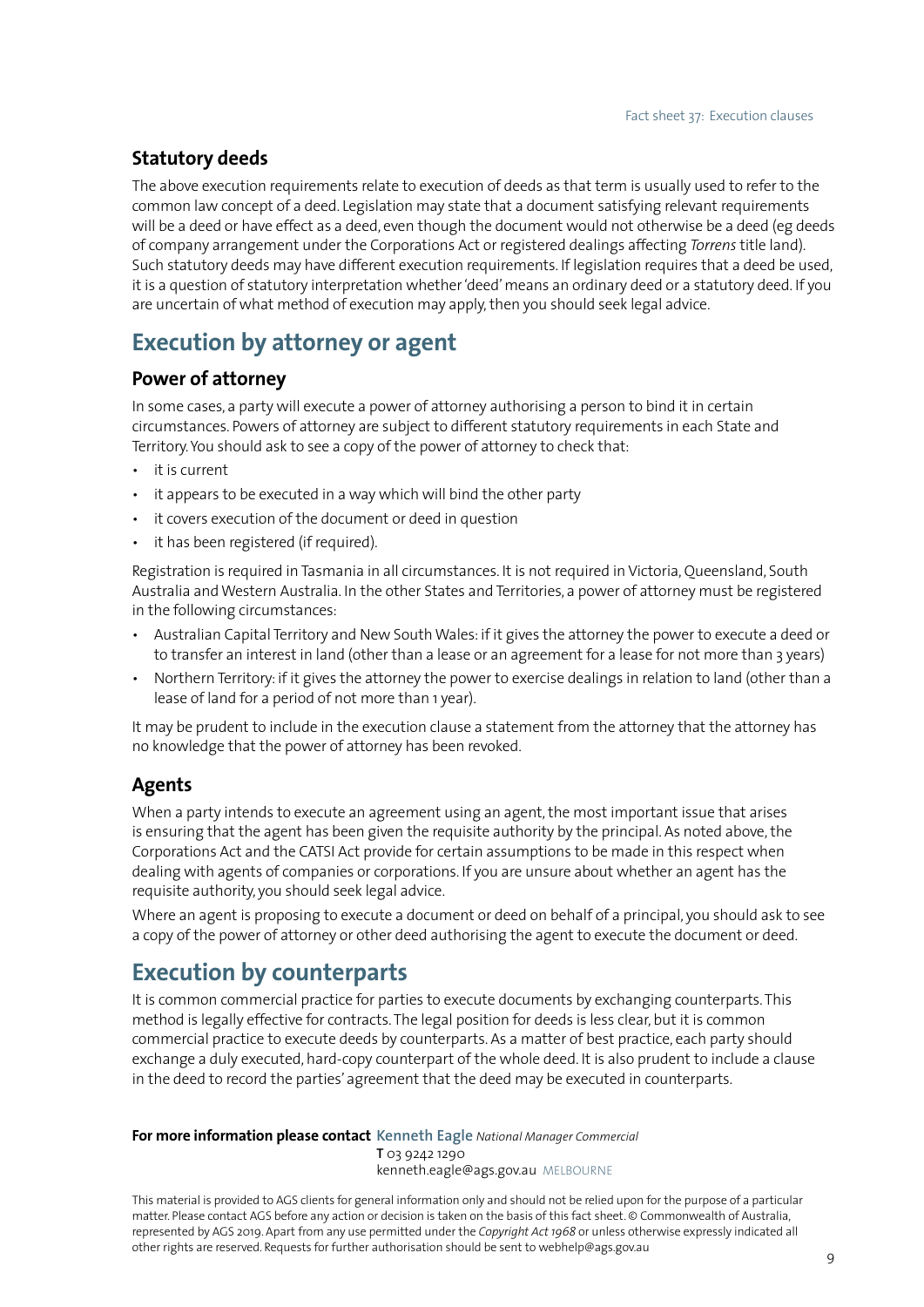# **Appendix 1 – Commonly used contract execution clauses**

These execution clauses will need to be amended where the document is a deed. In all jurisdictions 'signed, sealed and delivered' can be acceptable.

# **Execution by the Commonwealth**

| SIGNED for and on behalf of the<br>Commonwealth of Australia ^as<br>represented by^ ^name of agency^<br>by: |                      |  |
|-------------------------------------------------------------------------------------------------------------|----------------------|--|
| "Name of signatory"                                                                                         | Signature            |  |
| In the presence of:                                                                                         |                      |  |
| "Name of witness"                                                                                           | Signature of witness |  |
| <b>Execution by an individual</b>                                                                           |                      |  |
| SIGNED for and on behalf of<br>"Party Name" by:                                                             |                      |  |
| "Name of signatory"                                                                                         | Signature            |  |
| In the presence of:                                                                                         |                      |  |
| "Name of witness"                                                                                           | Signature of witness |  |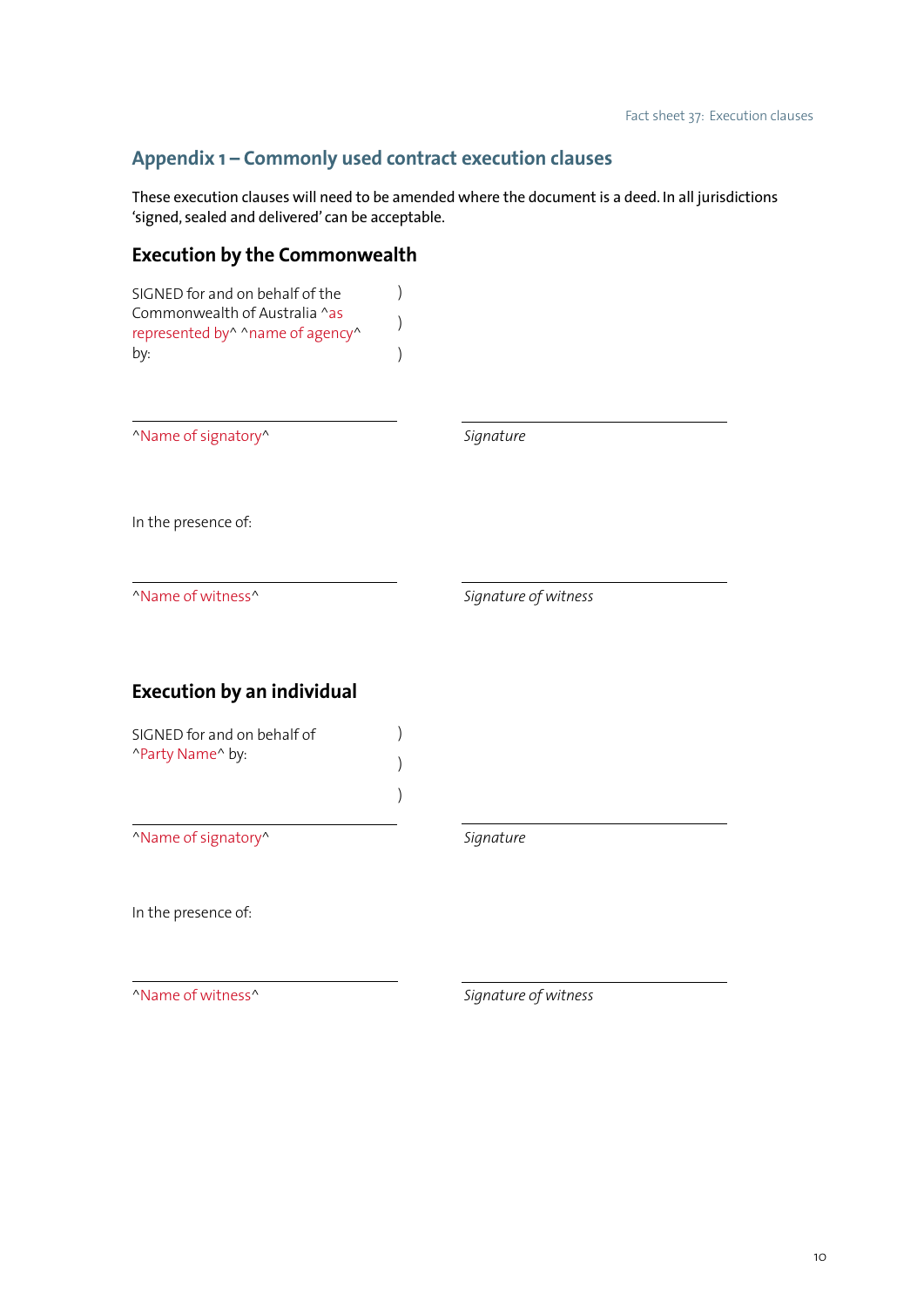# **Execution in accordance with section 127 of the Corporations Act**

| EXECUTED by ^Party Name^<br>^Party ACN^ in accordance with<br>the requirements of section 127 of<br>the Corporations Act 2001 (Cth)<br>by:                                                                                                                                                                      |                                 |
|-----------------------------------------------------------------------------------------------------------------------------------------------------------------------------------------------------------------------------------------------------------------------------------------------------------------|---------------------------------|
| "Name of director"                                                                                                                                                                                                                                                                                              | Signature of director           |
| "Name of director/secretary"                                                                                                                                                                                                                                                                                    | Signature of director/secretary |
| <b>Execution by affixing the company seal</b>                                                                                                                                                                                                                                                                   |                                 |
| THE COMMON SEAL of ^Party<br>Name <sup>^</sup> ^Party ACN^ the affixing of<br>which was witnessed by:                                                                                                                                                                                                           |                                 |
| "Name of director"                                                                                                                                                                                                                                                                                              | Signature of director           |
| "Name of director/secretary"                                                                                                                                                                                                                                                                                    | Signature of director/secretary |
| <b>Execution by a Power of Attorney</b>                                                                                                                                                                                                                                                                         |                                 |
| SIGNED for and on behalf of<br>"Party Name" "Party ACN" by:                                                                                                                                                                                                                                                     |                                 |
| "Name of signatory"                                                                                                                                                                                                                                                                                             | Signature                       |
| who is authorised by Power of<br>Attorney ^Number or Date^ ^insert<br>details of registration (if any), for<br>example 'and registered with the<br>office of the NSW Registrar-<br>General'^ and who declares that<br>^he/she^ has at the time of<br>execution of this document no<br>notice of its revocation. |                                 |

In the presence of: